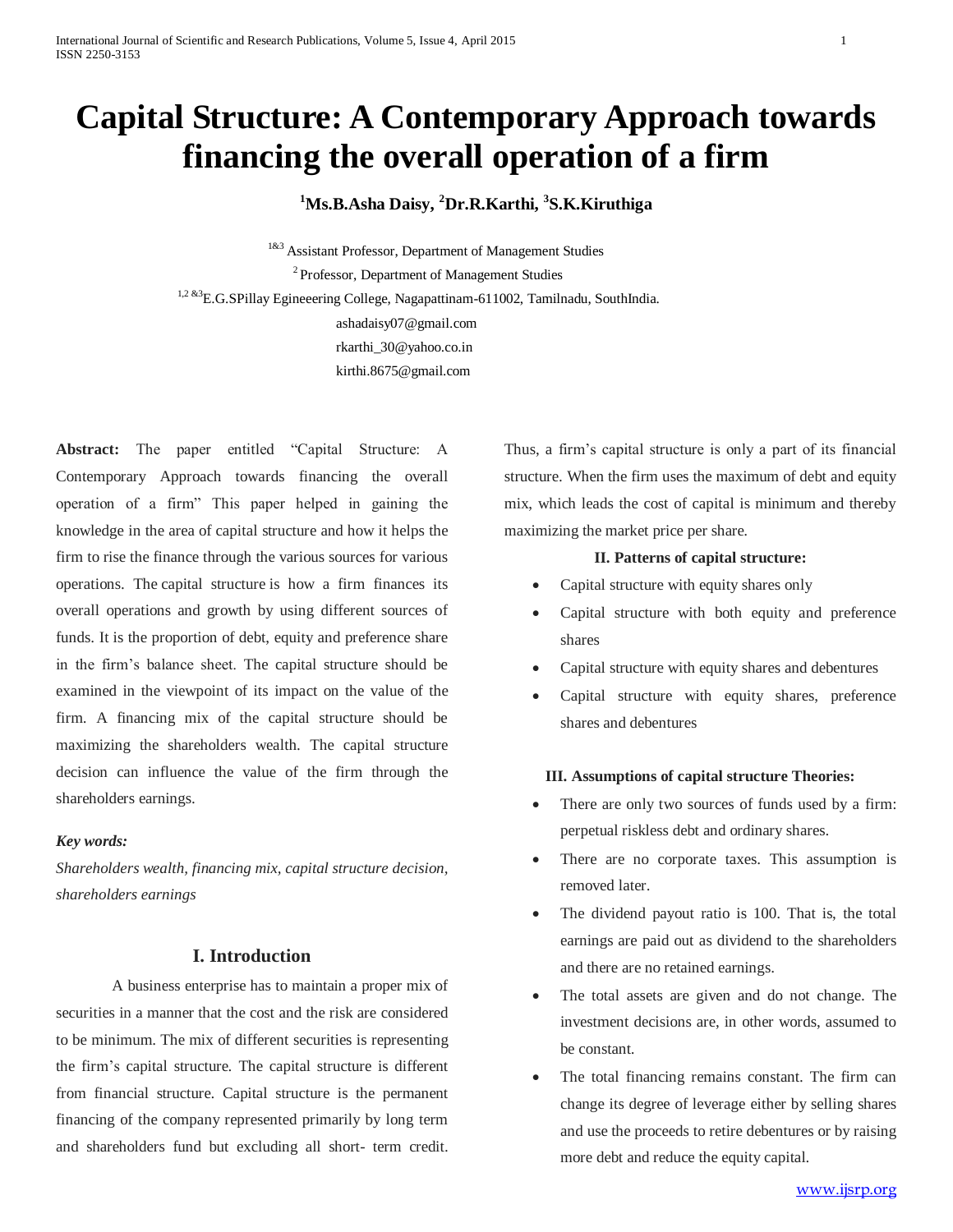- The operating profits are not expected to grow.
- All investors are assumed to have the same subjective profitability distribution of the future expected EBIT for a given firm.
- Business risk is constant overtime and is assumed to be independent of its capital structure and financial risk.
- Perpetual life of the firm.

# **IV. Factors determining capital structure:**

# **(1) Cash Flow Position:**

The firm should consider the future cash flow position in the mind while making the capital structure. If the cash flow position is good, the firm uses the debt capital because lot of cash is needed to make the payment of interest and refund of capital.

#### **(2) Interest Coverage Ratio-ICR:**

To find out how many times the EBIT is available to the payment of interest the interest coverage ratio is made at the right time by the firm. To use debt capital the capacity of the company will be in direct proportion to this ratio.

#### **(3) Debt Service Coverage Ratio-DSCR:**

This ratio shows the cash flow position of the company. The cash payments should be made as the preference dividend, interest and debt capital repayment and the cash available. More debt can be utilized in the capital structure shows the better position of the firm debt payment.

#### **(4) Return on Investment-ROI:**

The firm's greater return on investment increases the capacity of utilize the more debt capital in the capital structure.

#### **(5) Cost of Debt:**

The rate of interest on the debt capital is less; more debt capital can be used by the firm. Likewise, the rate of interest on the debt capital is more; less debt capital can

be used by the firm. The firm can use debt capital depends upon the cost of debt.

# **(6) Tax Rate:**

The cost of debt is should be affected by the rate of tax. The cost of debt decreases due to the high rate of tax. Tax planning is likely to have a significant bearing on capital structure decisions.

## **(7) Cost of Equity Capital:**

By using the more debt capital affecting the cost of equity capital. If the debt capital is utilized more by the firm may lead to the increase the risk of the equity shareholders. It means the use of debt capital affected the cost of equity capital.

The limited usage of debt capital is considered to be financially good for the firm. Increasing level of the debt capital by the firm leads which to increasing the cost of equity capital. It harmfully affects the market value of the shares. This is considered should not be a good position. The firm must take efforts to avoid it.

# **(8) Floatation Costs:**

Floatation costs include the commission of underwriters, brokerage, stationery expenses, etc. It incurred while issuing securities. Usually, the cost of issuing debt capital is less than the share capital.

#### **(9) Risk Consideration:**

There are two types of risks in business:

# **(i) Operating Risk or Business Risk:**

Operating risk or Business risk is the risk to the firm of being unable to cover fixed operating costs.

# **(ii) Financial Risk:**

Financial risk is the risk of being unable to cover required financial obligations such as interest and preference dividends.

**(10) Flexibility:**